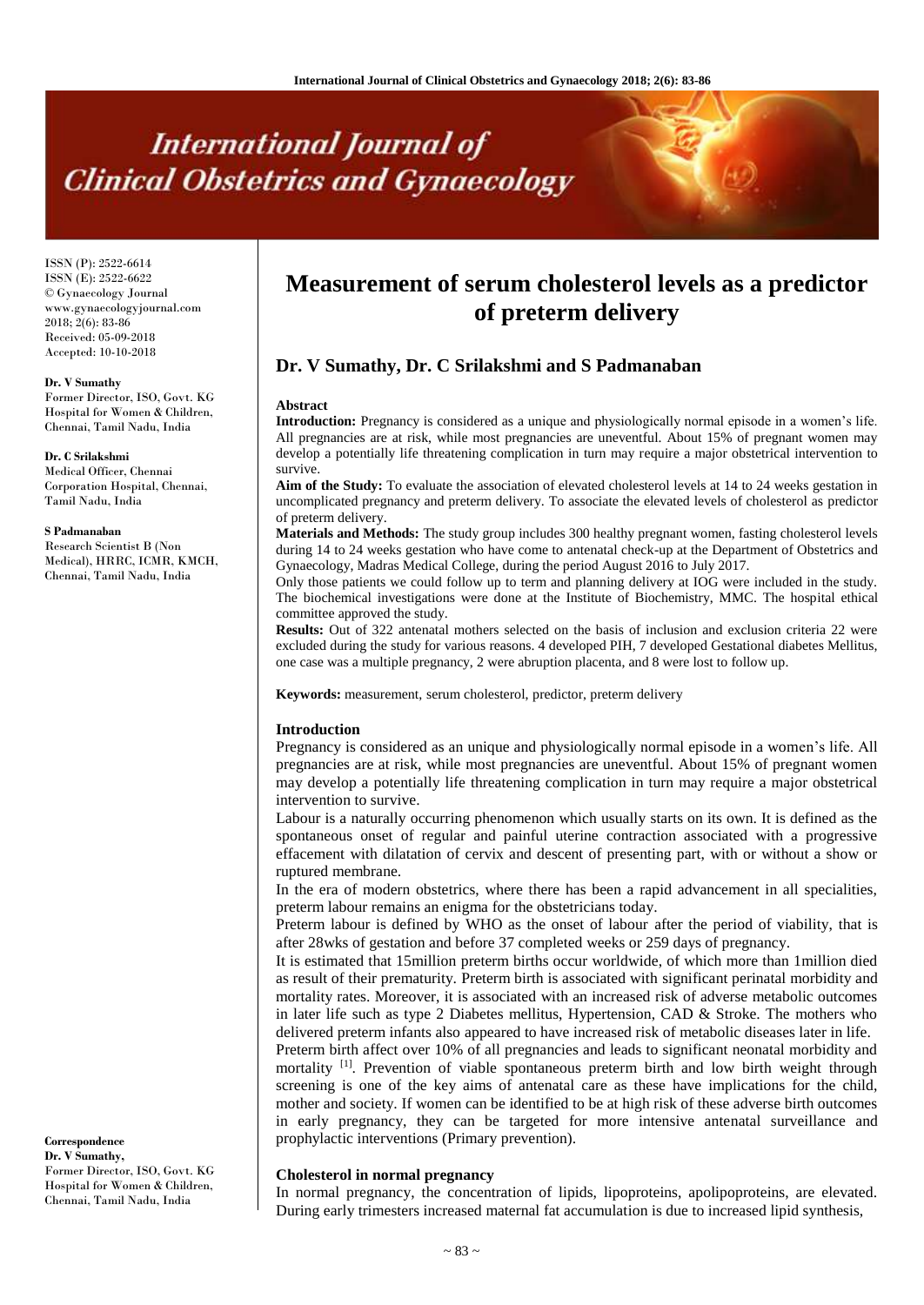which subsequently leads to hypertriglyceridemia, occurring in late gestation.

Increased insulin resistance and oestrogen stimulation lead to maternal hyperlipidemia. This is primarily due to enhanced entry of triglyceride rich lipoprotein (VLDL), in to the circulation rather than removal. Also the placental lipoprotein lipase normally increases as term approaches.

The plasma TGL & Cholesterol levels increase during pregnancy & enhanced lipolytic activity play a key role in making free fatty acid available to the fetus. Hyperlipidemia is associated with endothelial dysfunction and also regarded as an instigator of inflammation and stress which is a significant factor in preterm birth. Hence, elevated levels of cholesterol & triglycerides are a marker for increased risk of preterm labour, we have evaluated the elevated cholesterol as a predictor and its association on risk of preterm delivery.

## **Aim of the Study**

To evaluate the association of elevated cholesterol levels at 14 to 24 weeks gestation in uncomplicated pregnancy and preterm delivery. To associate the elevated levels of cholesterol as predictor of preterm delivery.

#### **Primary objective**

To determine the association between elevated Serum Cholesterol in Pregnancy & Pre-term Births.

#### **Secondary objective**

To determine the association between elevated Serum Cholesterol in Pregnancy & Pre-term Births.

#### **Materials and Methods**

The study group includes 300 healthy pregnant women, fasting cholesterol levels during 14 to 24 weeks gestation who have come to antenatal check-up at the Department of Obstetrics and Gynaecology, Madras Medical College, during the period August 2016 to July 2017.

Only those patients we could follow up to term and planning delivery at IOG were included in the study. The biochemical investigations were done at the Institute of Biochemistry, MMC. The hospital ethical committee approved the study.

Out of 322 antenatal mothers selected on the basis of inclusion and exclusion criteria 22 were excluded during the study for various reasons. 4 developed PIH, 7 developed Gestational diabetes Mellitus, one case was a multiple pregnancy, 2 were abruption placenta, and 8 were lost to follow up.

## **Inclusion Criteria**

 $Age = 17 - 35 \text{ years}$ 

Gestational age = from participants last menstrual period or modified by USG.

## **Exclusion Criteria**

- GDM
- Pregnancy included Hypertension
- Previous H/O preterm delivery
- Multiple pregnancy
- Hydramnios
- Cervical Incompetence
- Pre-existing medical disease
- Cardiovascular disorder
- Renal disorder
- Congenital anomalies of fetus
- Smoking
- Unknown last menstrual period

### **Study Method**

The design of the study prospective study. In all these antenatal mothers detailed history with special reference to diet and habits, followed by complete general and obstetric examination were done. The purpose of interrogation and investigation was explained to every patient and her informed consent obtained.

#### **General Examination**

Height, weight, pulse, blood pressure, edema, anemia, cardiovascular, respiratory and central nervous system disorder were examined.

# **Obstetric examination:** Per Abdomen Examination

# **Procedure**

From all the antenatal mothers who were included in the study, blood sample was taken after overnight fasting.

Under strict aseptic precaution blood was obtained for other investigations by venepuncture.

Cholesterol between 14 to 24 weeks gestation were obtained after overnight fast. The patients were followed till delivery.

#### **Laboratory Tests**

The blood samples for cholesterol were collected and analysed.

#### **Results**

**Table 1:** Serum cholesterol and Outcome of delivery

|                  |           |          | <b>Outcome</b> |         |              |
|------------------|-----------|----------|----------------|---------|--------------|
|                  |           |          | <b>Term</b>    | Preterm | <b>Total</b> |
| <b>SC</b> Normal | $<$ 200   | Count    | 104            | 6       | 110          |
|                  |           | % Within | 94.5%          | 5.5%    | 100%         |
|                  |           | Outcome  |                |         |              |
|                  | 200-300   | Count    | 166            | 5       | 171          |
|                  |           | % Within | 97.1%          | 2.9%    | 100%         |
|                  |           | Outcome  |                |         |              |
|                  | Above 300 | Count    | 7              | 12      | 19           |
|                  |           | % Within | 36.8%          | 63.2%   | 100%         |
|                  |           | Outcome  |                |         |              |
| Total            |           | Count    | 277            | 23      | 300          |
|                  |           | % Within | 92.3%          | 7.7%    | 100.0%       |
| -----            |           | Outcome  |                |         |              |

Pearson Chi-Square =88.84\*\* *P<*0.0001

Mothers with normal cholesterol values had 96.1% term delivery and around 3.9% had pre-term delivery, whereas mothers with abnormal cholesterol had 63.1% pre-term delivery. The difference is statistically significant (*p<* 0.0001)

#### **Serum cholesterol and outcome of delivery**



**Fig 1:** Comparison of SC normal with outcome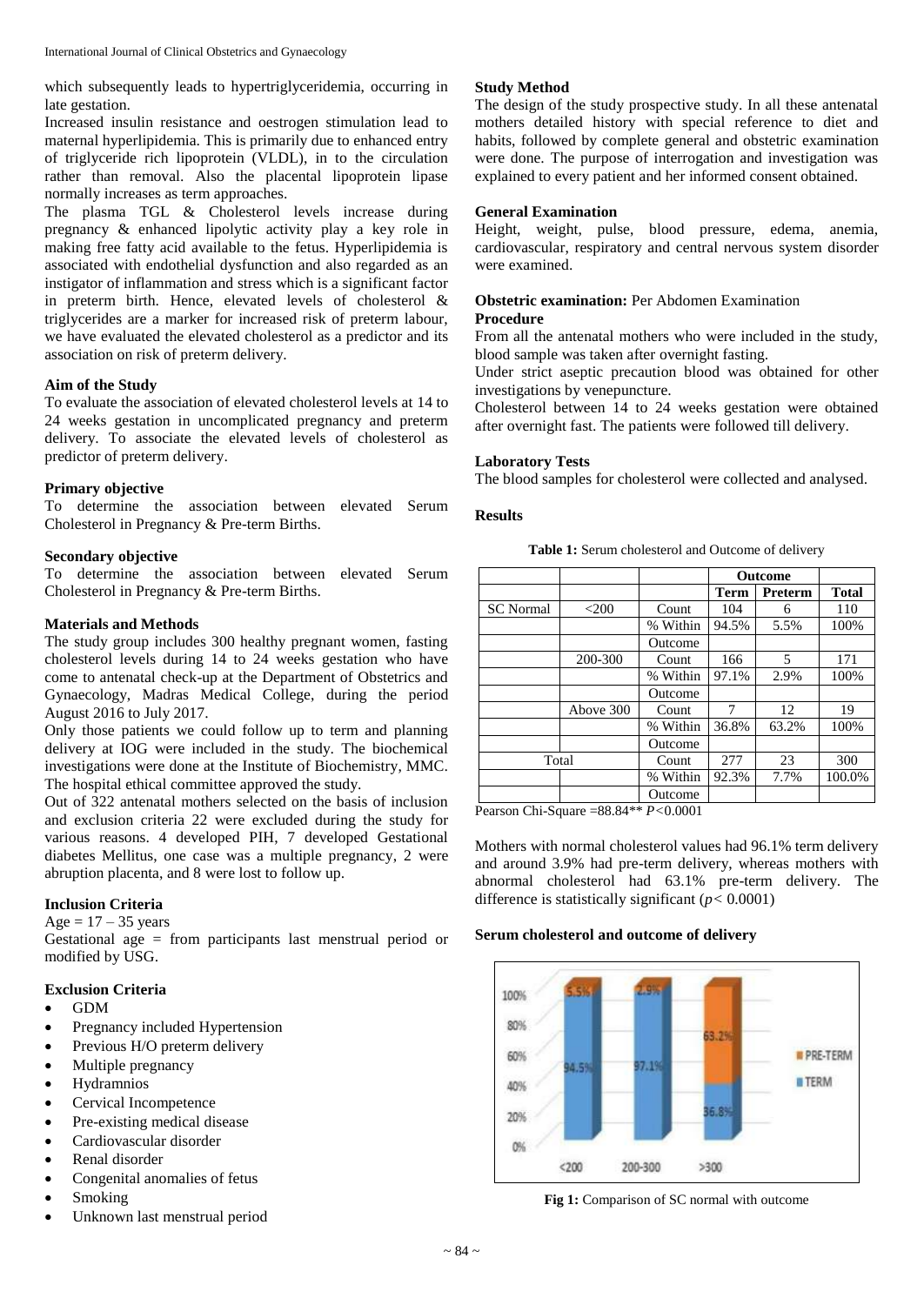|          |                            | <b>Mode of Delivery</b> |       |             |  |
|----------|----------------------------|-------------------------|-------|-------------|--|
|          | <b>Outcome of delivery</b> |                         |       |             |  |
|          |                            | Normal                  |       | <b>LSCS</b> |  |
|          | Count                      |                         | 168   | 109         |  |
| Term     |                            |                         |       |             |  |
|          | %age                       |                         | 60.6% | 39.4%       |  |
|          | Count                      |                         | 19    |             |  |
| Pre-Term |                            |                         |       |             |  |
|          | %age                       |                         | 82.6% | 17.4%       |  |

Pearson Chi-Square =4.36, *P<*0.05

**Table 3:** Outcome of Fetal Weight (in Kgs)

|            |      | Fetal Weight (in Kgs) |        |
|------------|------|-----------------------|--------|
| Outcome of |      |                       |        |
|            | #    | Mean                  | SD     |
| Delivery   |      |                       |        |
| Term       | 2.77 | 2.7812                | 0.2105 |
| Preterm    | 23   | 1.9541                | 0.3869 |

The mean fetal weight of children delivered at term are significantly higher than that of pre-term children.

|           |     |          | Outcome1 |        |        |
|-----------|-----|----------|----------|--------|--------|
|           |     |          | Pre Term | Term   | Total  |
| NICU_     | NO. | Count    | 5        | 270    | 275    |
| Admission |     |          |          |        |        |
|           |     | % within | 21.7%    | 97.5%  | 91.7%  |
|           |     | Outcome1 |          |        |        |
|           | YES | Count    | 18       | 7      | 25     |
|           |     | % within | 78.3%    | 2.5%   | 8.3%   |
|           |     | Outcome1 |          |        |        |
| Total     |     | Count    | 23       | 277    | 300    |
|           |     | % within | 100.0%   | 100.0% | 100.0% |
|           |     | Outcome1 |          |        |        |

Person Chi-Square =159.45\*\* *P<*0.0001

The outcome of deliveries had significant association with NICU admissions  $(p < 0.0001)$ 

#### **Discussion**

Preterm delivery is defined as by WHO, birth occurring prior to 37 completed weeks gestation. The incidence in India is 10 – 12% and developed countries is 5% to 10%.

Serum cholesterol levels increase during pregnancy & is necessary uteroplacental vascularisation, placental transport functions. Hyperlipidaemia is also regarded as an instigator of inflammation and stress, which is a significant factor in preterm birth.

In this study, 300 antenatal mothers with singleton pregnancy between the gestational age of 14-24 weeks were enrolled. After detailed history taking and physical examination, fasting maternal serum cholesterol levels were estimated and the patients were followed till delivery (preterm / term).

The incidence of preterm delivery, mode of delivery, gestational age at delivery was noted; to study the linear trend and to estimate if there is a dose response relationship between increasing cholesterol values and gestational age at delivery.

American medical journal Obstetrics and Gynaecology 2007, December 197 (6) 610. Cator jim, Bodnar studied in early pregnancy lipid concentration and spontaneous preterm birth.

In that case control study of women with spontaneous preterm birth, cholesterol, high density lipoprotein, low density lipoprotein, triglycerides were evaluated. Lipid concentration and gestational changes as well as risk for preterm birth were

evaluated in women who delivered  $<$  34 weeks (n=23)  $>$  or = 34 (n=67) and  $>$  or = 37 weeks (n=199)

High cholesterol, triglycerides  $\langle$  or = 15 weeks were associated with a 2.8 fold and 2.0 fold  $(1.0 - 3.9)$  increased risk for preterm birth  $<$  34 weeks and  $>$  or 34  $<$  37, respectively. Overweight female who delivered < 34 weeks had particularly elevated early pregnancy concentrations of cholesterol and low density lipoprotein. There was a reduced triglycerides response in the first half of pregnancy among female who delivered < 34 weeks. In our study Results indicate that the presence of maternal dyslipidemia in female results in spontaneous preterm birth and our result are statistically significant.

In current study out of 300 Antenatal mothers 190 are primi and 210 are second gravida. Blood collected at  $14 - 24$  weeks, respectively in 300 mothers.

Catov *et al.*, however, suggest that early sPTD (<34 weeks) is associated with both high and low pre-pregnancy  $TC$  [18]. This same finding is supported by Edison *et al*. during second trimester pregnancy and by Mudd *et al*. only for high TC level [13, 25] .

Another study, Adegbesan-Omilabu Maymunah, Okunade Kehinde (2012) evaluated Hypercholesterolaemia in pregnancy as a predictor of adverse pregnancy outcome).

The incidences of the two adverse pregnancy outcomes examined in the study (preterm births and low birth weight (LBW) in term neonates) were 8.0% and 14.4% respectively. Preterm birth was 6.89-times more common in mothers with high cholesterol than in control mothers with normal total cholesterol level (38.5% versus 5.4%, P=0.029) while LBW was 7.99-times more common in mothers with high total maternal cholesterol than in mothers with normal cholesterol (87.5% versus 10.5%, P=0.019).Inflammation and dyslipidemia related to risk of spontaneous preterm birth.

All the mothers with normal cholesterol values had 92.6 % good outcome whereas of 63.2 % mothers with abnormal cholesterol values had preterm deliveries. This difference in statistically significant ( $p=0.0001$ ).

A study by Catov JM <sup>[1]</sup>, Bodnar LM, Ness RB, Barron SJ, Roberts JM. In the Department of Epidemiology, University of Pittsburgh, Pittsburgh, (PA 15261, USA. jmcst43@pitt.edu)

The authors considered that inflammation in women with spontaneous preterm birth (sPTB) might be related to their metabolic profile, such as lipids, and tested this in a nested casecontrol study from the Pregnancy Exposures and Preeclampsia Prevention Study (1997-2001). Cases were women with sPTB at 34- $\lt37$  weeks (n = 76) or  $\lt34$  weeks (n = 33). Controls were randomly selected women with term births  $(n = 228)$ . Early pregnancy inflammation (C-reactive protein:  $>$  or  $=$  8 microg/ml) and dyslipidemia (cholesterol: > 230 mg/dl or triglycerides: > 140 mg/dl) were evaluated in serum collected at < 21 weeks. Polycotomous logistic regression was used to estimate the effects of dyslipidemia on the risk of sPTB subtypes. After adjustment for race, body mass index, periconceptional vitamin use, and gestational age at sampling, early pregnancy inflammation (odds ratio = 2.9, 95% confidence interval (CI): 1.1, 7.2) and dyslipidemia (odds ratio  $= 2.0, 95\%$ CI: 1.0, 4.2) were independently associated with sPTB at 34-<37 weeks. The presence of both conditions increased risk of sPTB at < 34 weeks 6.4-fold (95%)

These data may have important clinical significance because they provide a possible link between preterm delivery and high lipid level.

Finding by Catov and coworkers<sup>[26]</sup> showed that an elevation in maternal cholesterol level early in gestation was associated with